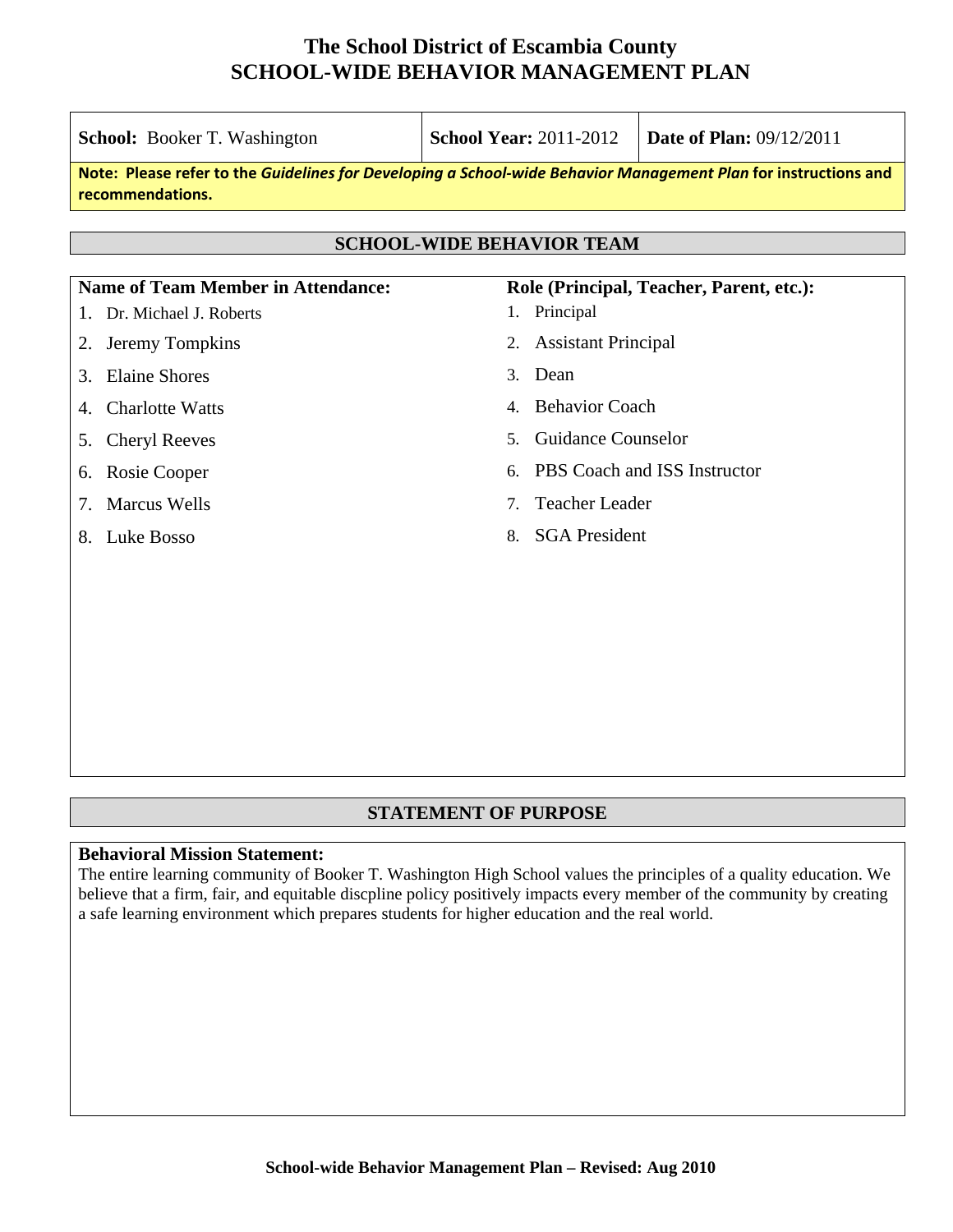#### **BASELINE DATA**

#### **PREVIOUS SCHOOL YEAR** 2010 - 2011

| <b>Office Discipline Referrals (ODR)</b>                                                        |      |  |  |
|-------------------------------------------------------------------------------------------------|------|--|--|
| Number of Office Discipline<br>Referrals (ODR)                                                  | 4070 |  |  |
| Average ODR per Student<br>(# ODR $\div$ # of students enrolled)                                | 2.58 |  |  |
| Number of Students with ODR                                                                     | 1031 |  |  |
| <b>Out-of-School Suspensions (OSS)</b>                                                          |      |  |  |
| Number of Incidents of<br>Out-of-School Suspension (OSS)                                        | 323  |  |  |
| Average OSS per Student<br>$(\text{\#} \text{OSS} \div \text{\#} \text{ of students enrolled})$ | 0.19 |  |  |
| Number of Students with OSS                                                                     | 260  |  |  |

| <b>In-School Suspensions (ISS)</b>      |      |  |
|-----------------------------------------|------|--|
| Number of Incidents of                  | 592  |  |
| In-School Suspension (ISS)              |      |  |
| Average ISS per Student                 | 0.38 |  |
| $(\# ISS \div \# of students enrolled)$ |      |  |
| Number of Students with ISS             | 470  |  |
| <b>Attendance</b>                       |      |  |
| <b>Average Daily Attendance</b>         | 93.2 |  |
| <b>Bullying Prevention</b>              |      |  |
| Percent of Students Trained             | 100  |  |
| Percent of                              | 100  |  |
| <b>Staff Trained</b>                    |      |  |

#### **ADDITIONAL DATA AND OUTCOMES**

**What other data or outcomes will your school use for continuous monitoring of your school-wide behavior management plan (e.g., academic data, faculty attendance, school surveys, training, ESE referrals, etc.)? The outcomes may also include various ways of analyzing school-wide behavioral data as outlined in the** *School-wide Behavioral Data Guide* **(e.g., referrals/suspensions by grade level, location, problem behavior, time of day, student, class, etc.).**

Deans data that breaks down referrals by grade level.

Swiss Data that breaks down data by teacher and incident

Data from deans on days and times that referrals spike.

Faculty attendance data to determine if referrals spike when faculty is absent.

Dress code and cell phone referral data.

Tardy data

Repeat offender data.

Ripple effects data.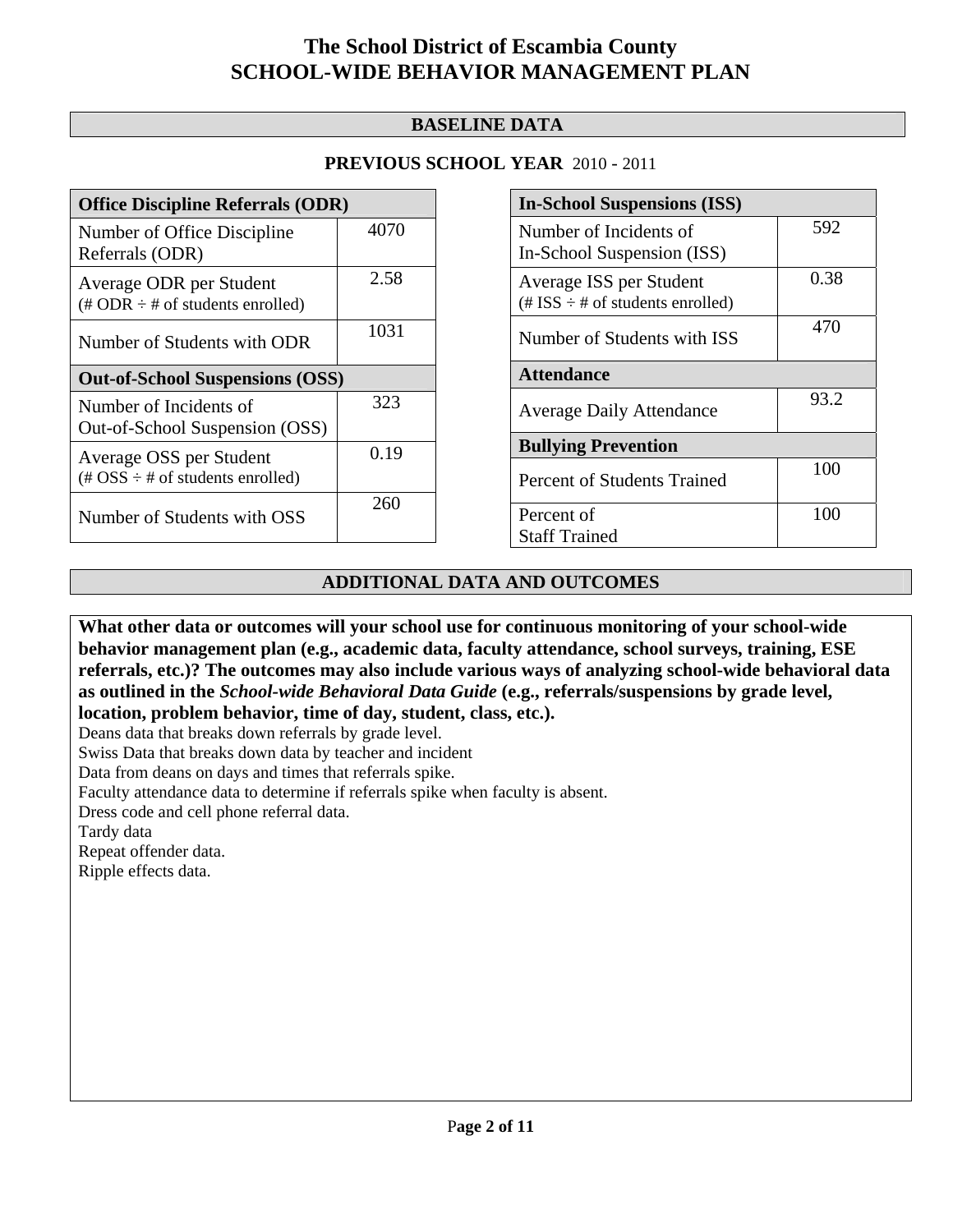### **SCHOOL-WIDE BEHAVIORAL GOALS**

|    | 1. Out-of-school suspension<br>The number of out of school suspensions will decrease by 50% by the end of the 2011-2012 school year.             |
|----|--------------------------------------------------------------------------------------------------------------------------------------------------|
| 2. | <b>Attendance</b>                                                                                                                                |
|    | Average daily attendacnce will increase to 94% or greater by the end of the 2011-2012 school year.                                               |
|    | 3. Bullying<br>Educate 100% of teachers and students about the issue, effects, and consequences of bullying in schools by                        |
|    | September 30, 2011                                                                                                                               |
| 4. | <b>Office Discipline Referrals</b>                                                                                                               |
|    | The number of ODR's will reduce from 4070 to 2000 or less by the end of the 2011-2012 school year.                                               |
|    | 5. Other<br>Tardies will reduce by 25% by the end of the 2011-2012 school year                                                                   |
|    |                                                                                                                                                  |
| 6. | Other<br>The number of school rules violations (Dress code/Cell phone) will reduce by 10% or greater by the end of the<br>2011-2012 school year. |
|    |                                                                                                                                                  |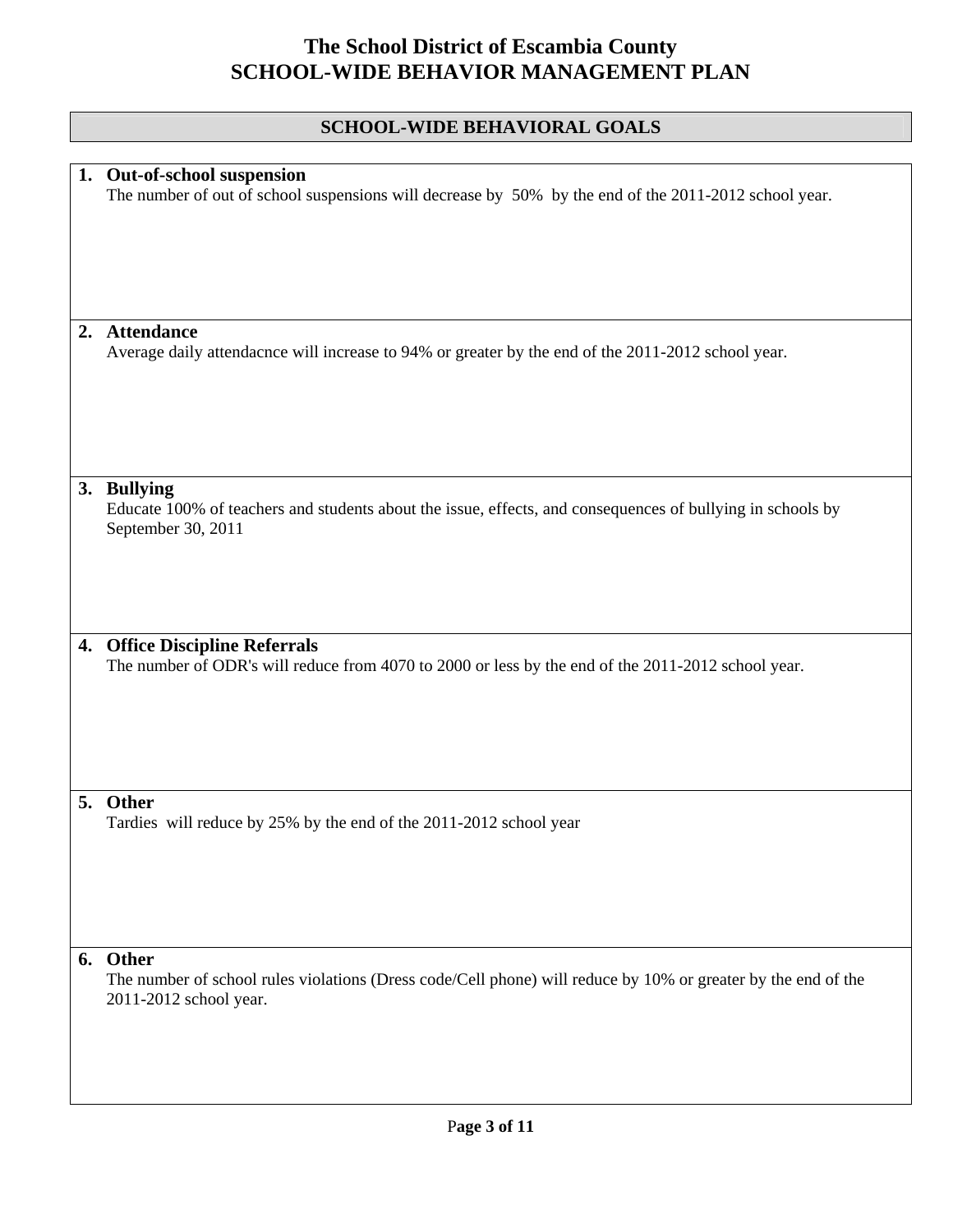#### **PROGRESS MONITORING**

**Your school-wide behavior team should meet to review data and discuss concerns or revisions to your school-wide behavior management plan once a month and complete progress monitoring forms quarterly. Describe when you plan to meet (days, location, and time) throughout the school year.**  The school-wide behavior team plans to meet the Second Monday of every month at 7:50 a.m. in the administrative conference room. This meeting will be to review the current data and to tweak the plan as needed throughout the school year.

**Describe the procedures that your school will use to collect, summarize, and analyze the behavioral data prior to team meetings. Procedures are required for entering the information into the database, summarizing the data, and developing graphs using the** *School-wide Behavioral Data Guide***.** 

We are collecting discipline data through two systems this year, they are TERMS and SWISS. This data lets us know weekly what are our problem areas and it also lets us know how our new discipline program is doing. The referrals are inputed by the deans into terms and then they are given to our PBS coach who then enters the data into the SWISS system. This data can then be analyzed and the behavior team can then pinpoint exactly where the problem areas are in the school.

#### **How will your school document the school-wide behavior team meetings?**

The school will document these meetings through quarterly reports that are turned in to the Director of High Schools. The Team will keep minutes of each meeting, which will be given to the Principal. Data sheets will also be generated for the teachers after each behavior team meeting, so they know how the progress

that is being made in our behavioral objectives.

**Describe how your school-wide behavior team will share the data and outcomes with your faculty, staff, and other stakeholders?** 

The team will promptly dsitribute any changes to the plan to the faculty and staff.

Monthly discipline data will be distributed to the faculty, SAC, and PTSA. The plan will be posted on the website.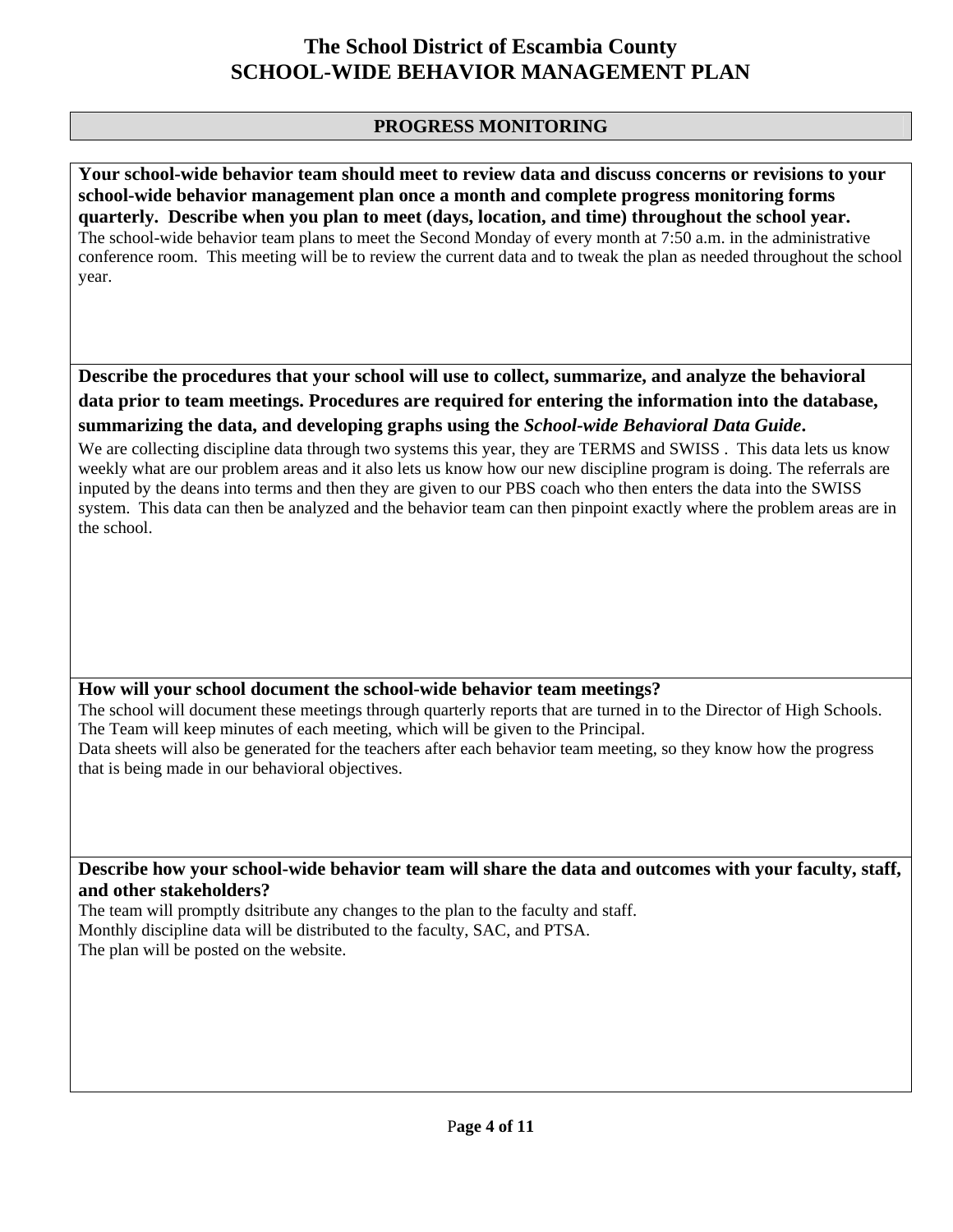### **SCHOOL EXPECTATIONS AND RULES**

**List 3 – 5 school-wide expectations**

1.Be Respectful

2.Be Safe

3.Be an active Learner

4.Be Responsible

|                                        | <b>Setting:</b>                                      | <b>Setting:</b>                                                                                                                     | <b>Setting:</b>                                                                                                          | <b>Setting:</b>                                                                                                                                                                 |
|----------------------------------------|------------------------------------------------------|-------------------------------------------------------------------------------------------------------------------------------------|--------------------------------------------------------------------------------------------------------------------------|---------------------------------------------------------------------------------------------------------------------------------------------------------------------------------|
| <b>Rules</b> /<br><b>Expectations:</b> | Atrium                                               | Hallways                                                                                                                            | Cafeteria                                                                                                                | Classrooom                                                                                                                                                                      |
| Be Respectful                          | Use appropriate<br>language and volume               | Walk quietly<br>Follow directives from<br>staff members<br>Adhere to dress code<br>policy<br>Use appropriate<br>language and volume | Wait in line until its<br>your turn<br>Follow directives from<br>staff members<br>Use appropriate<br>language and volume | Cooperate with your<br>teacher and follow<br>classroom rules<br>Communicate with your<br>classmates and teachers<br>in a positive way<br>Use appropriate<br>language and volume |
| Be Safe                                | Keep hands, feet and<br>other objects to yourself    | Avoid conflict<br>Walk to your right<br>Keep hands, feet, and<br>other objects to yourself                                          | Report all spills to staff<br>Be seated once you<br>receive your lunch                                                   | Leave your seat or<br>assigned area only with<br>permission from your<br>teacher.<br>Maintain personal space<br>Keep hands, feet, and<br>other objects to yourself              |
| Be an active Learner                   | Prepare yourself for<br>your daily activities        | Demonstrate your<br>understanding of<br>appropriate behaviors<br>and expectations                                                   | Demonstrate good<br>manners<br>Remain in designated<br>area throughout your<br>lunch period                              | Apply your best effort<br>daily to achieve<br>academic success<br>Challenge yourself<br>Participate positively<br>and purposefully<br>Use Technology<br>appropriately           |
| Be Responsible                         | Keep personal<br>belongings with you at<br>all times | Walk swiftly to class<br>Visit<br>locker,restroom,and/or<br>water fountain if<br>needed<br>Avoid blocking hallway                   | Clean your area when<br>finished<br>Consume all food and<br>beverages in assigned<br>areas                               | Arrive before the tardy<br>bell rings<br>Bring all necessary<br>materials to class<br>complete all<br>assignments with<br>honesty and integrity                                 |
|                                        |                                                      |                                                                                                                                     |                                                                                                                          |                                                                                                                                                                                 |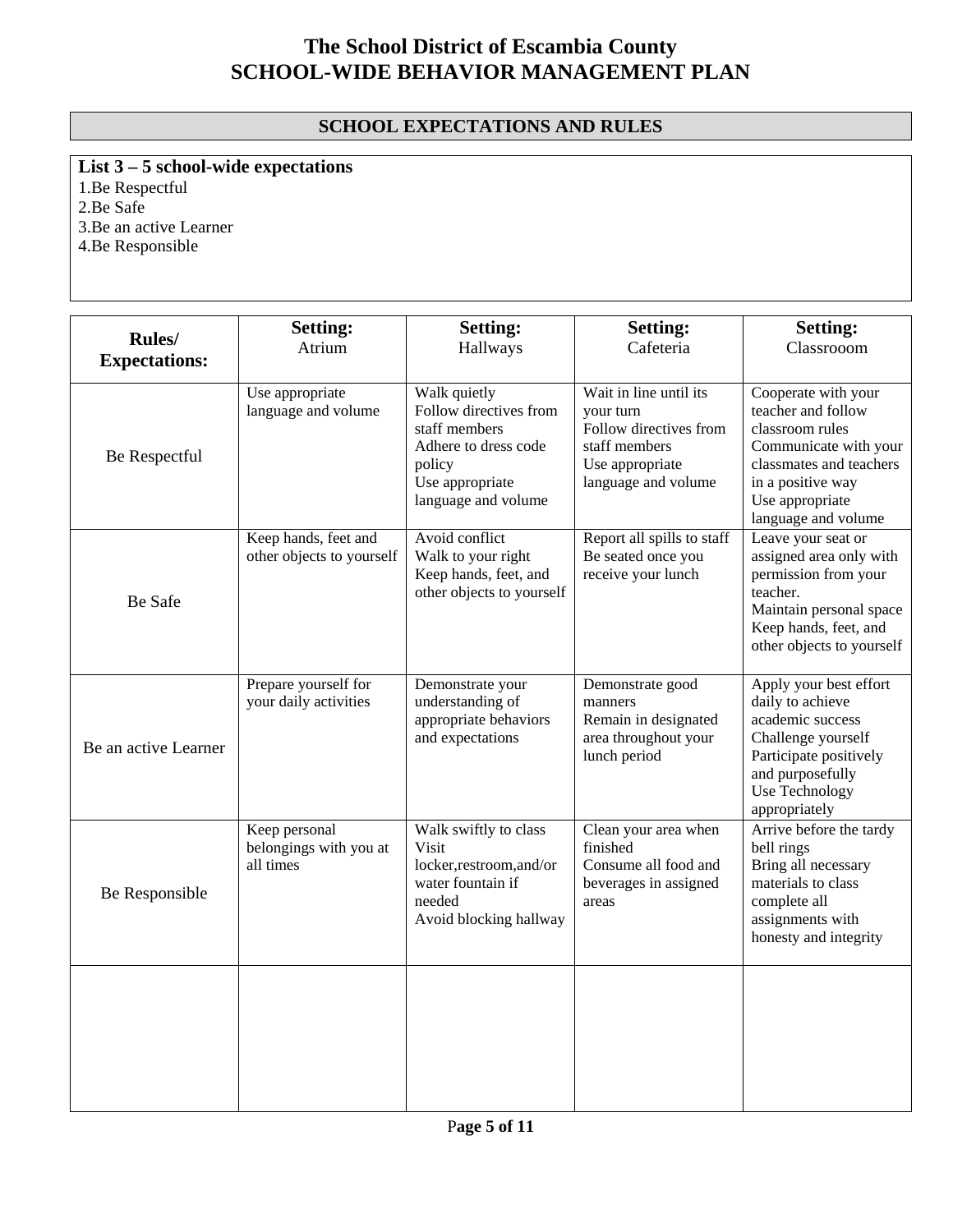#### **TEACHING EXPECTATIONS AND RULES**

**How will your school introduce the school-wide expectations and rules to all of your students and staff?**  The expectations and rules will be introduced to the faculty during pre-planning so that they will understand the new expectations of the behavior management plan. The teachers will be given training information to disseminate to the students during the first week of school. The teachers will then go over this information with the students and they will take a quiz on the expectations on Friday of the first week of school.

**During the school year, what activities will your school implement to encourage on-going direct instruction of the school-wide expectations and rules? How will your school embed the expectations and rules into the daily curriculum?** 

The PBS team will create 30 sec. commercials to play on CCTV reinforcing behavioral matrix expectations.

Behavioral matrix posters will be placed throughout the school and in classrooms.

The teachers will be given catch scratch to use in class to reinforce good behaviors.

A cat scratch fever event will be held at the end of each 9 weeks for those students that have received 7 or more cat scratch.

**How often will you plan to provide refresher training on expectations and rules to staff and students in your school? How will you orient and teach new students who arrive mid-year?** 

The Principal and/or the Assistant Principal over discipline will go on CCTV after major holidays and semester breaks to remind the students and teachers of the school expectations and rules.

The PBS team will hold small group faculty meetings to review the behavioral matrix and update the faculty on changes and current data.

The PBS coach will orient new students who arrive throughout the year.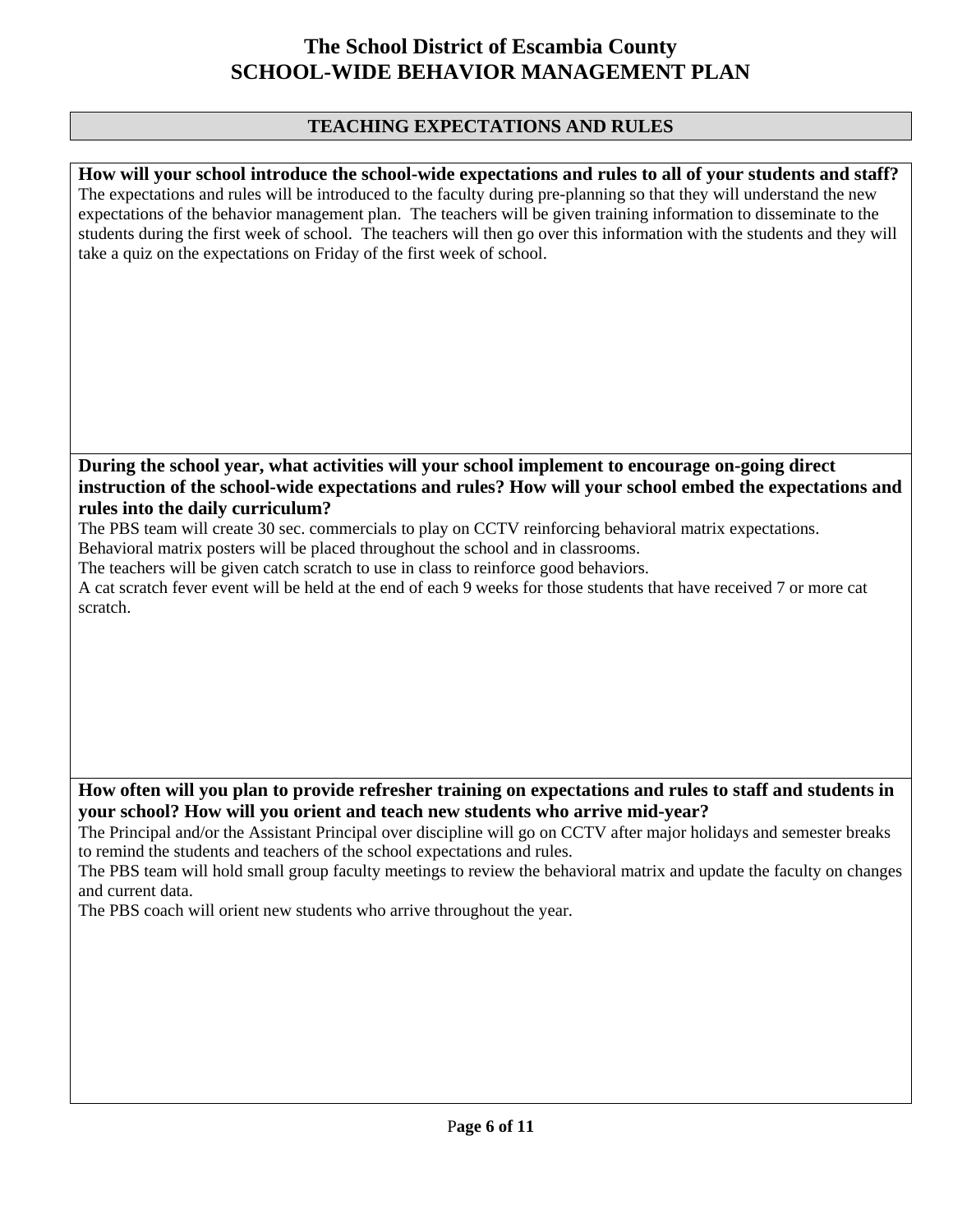### **REWARD/RECOGNITION PROGRAM**

| What type of reward system will you use?                                                                                   |
|----------------------------------------------------------------------------------------------------------------------------|
| Cat Scratch                                                                                                                |
| Cat Scratch Fever                                                                                                          |
| <b>Cat Scratch Shack</b>                                                                                                   |
|                                                                                                                            |
|                                                                                                                            |
|                                                                                                                            |
|                                                                                                                            |
|                                                                                                                            |
|                                                                                                                            |
|                                                                                                                            |
|                                                                                                                            |
|                                                                                                                            |
|                                                                                                                            |
|                                                                                                                            |
|                                                                                                                            |
|                                                                                                                            |
| Describe the behaviors for which you will reward or recognize students.<br>Perfect Attendance/No tardies                   |
|                                                                                                                            |
| Academic performance                                                                                                       |
| No discipline Referrals                                                                                                    |
| Wildcat Pride                                                                                                              |
|                                                                                                                            |
|                                                                                                                            |
|                                                                                                                            |
|                                                                                                                            |
|                                                                                                                            |
|                                                                                                                            |
|                                                                                                                            |
|                                                                                                                            |
|                                                                                                                            |
|                                                                                                                            |
|                                                                                                                            |
| How will you implement the reward system?                                                                                  |
| The teachers will be given cat scratch. The teachers will hand out cat scratch to those students that are work withing the |
| matrix.                                                                                                                    |
| The cat scratch may be used to enter the cat scratch fever event at the end of every 9 weeks.                              |
| They can also use the cat scratch to buy things in the cat scratch store or use them in the classrooms.                    |
| Cat Scratch is a psotive behavioral award system                                                                           |
|                                                                                                                            |
|                                                                                                                            |
|                                                                                                                            |
|                                                                                                                            |
|                                                                                                                            |
|                                                                                                                            |
|                                                                                                                            |
|                                                                                                                            |
|                                                                                                                            |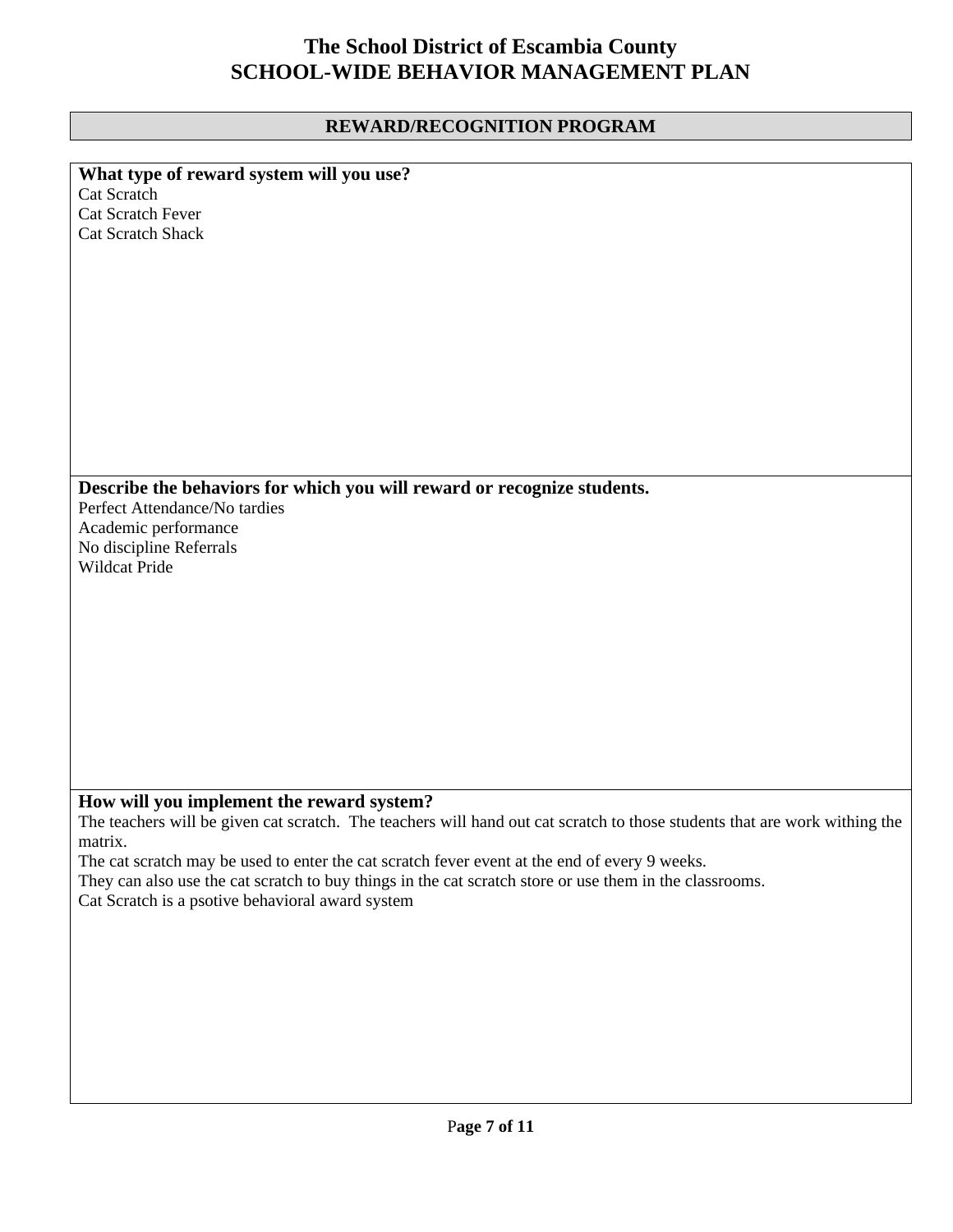#### **DISCIPLINARY PROCEDURES**

#### **Explain the discipline process at your school. Differentiate between minor and major behavior incidents and describe the process for documenting and addressing both types of incidents.**

At Booker T.Washington High School we follow a progressive discipline model. Each time a student is given a referral, it builds on any previous referrals the student has. As a result the severity of the consequnce increases with each subsequent offense. The teachers are responsible for initiating the referral, then the referral is turned into the dean. The dean reviews the referral and calls the student in, giving the student his due process. The dean then makes a decision based on the number of referrals the student has, the seriousness of the offense, and the District adjudication guidelines.

Minor offenses are those offenses that are not coded as SESIR offenses and simply are kept track of within our district. Major offenses are those that are coded as SESIR offenses. An example of a SESIR offense is fighting, sexual misconduct, weapons, etc. These offenses are reported to the state.

Minor offenses usually result in a consequence less than OSS. (ISS, work detail, detentention, warning) Major offenses usually automaticaly carry the wait of OSS.

#### **What intervention strategies will your school use to prevent behavior that results in discipline referrals and out-of-school suspensions?**

Booker T. Washington has implemented several intervention strategies to reduce referrals and OSS.

These strategies include but are not limited to:

Positive Behavior Support A viloence prevention program Guidance referrals for repeat offenders Implementation of the SWBMP Increased parent notification and information regarding discipline. RTI behavioral committee Implementation of a computer based PBIS system called Ripple Effects to reduce repeat offenses ISS program (modeled after Panama City Mosely High School) New beginnings program (for grade recovery and discipline improvement) Student training via CCTV Staff development for teachers Bullying training for teachers and students.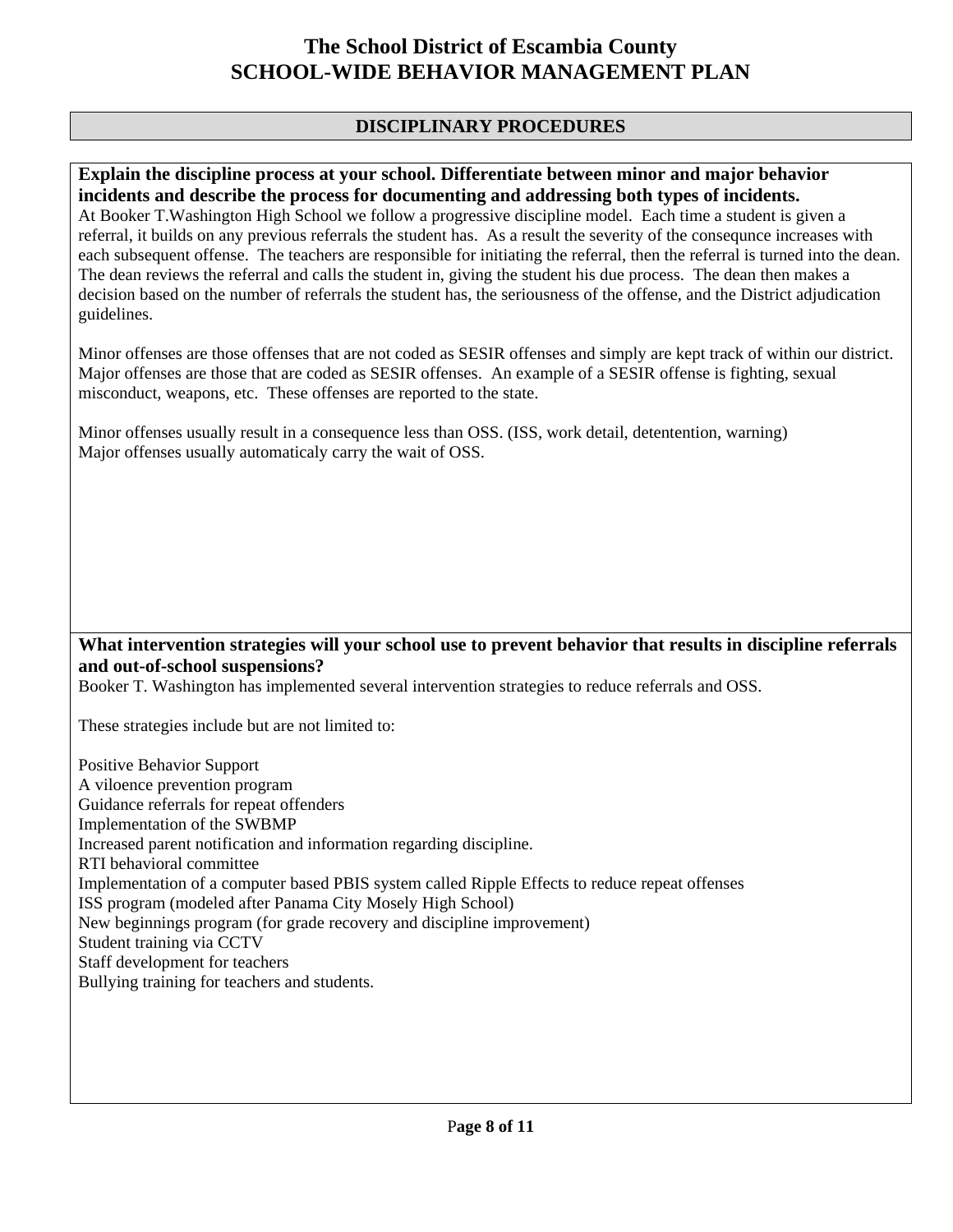#### **DISCIPLINARY PROCEDURES (continued)**

**What are the consequences or disciplinary actions that are used in your school?** 

Teacher classroom interventions

Parental phone calls

**Detention** 

Satuday Work Detail

Violence Prevention Program

Home Time-out

In-School Suspension

Out-of-School Suspension

In-Lieu of Expulsion

**For Middle or High Schools: How do the adjudication guidelines complement your disciplinary procedures?**  The adjudication guidelines work hand in hand with our disciplinary procedures.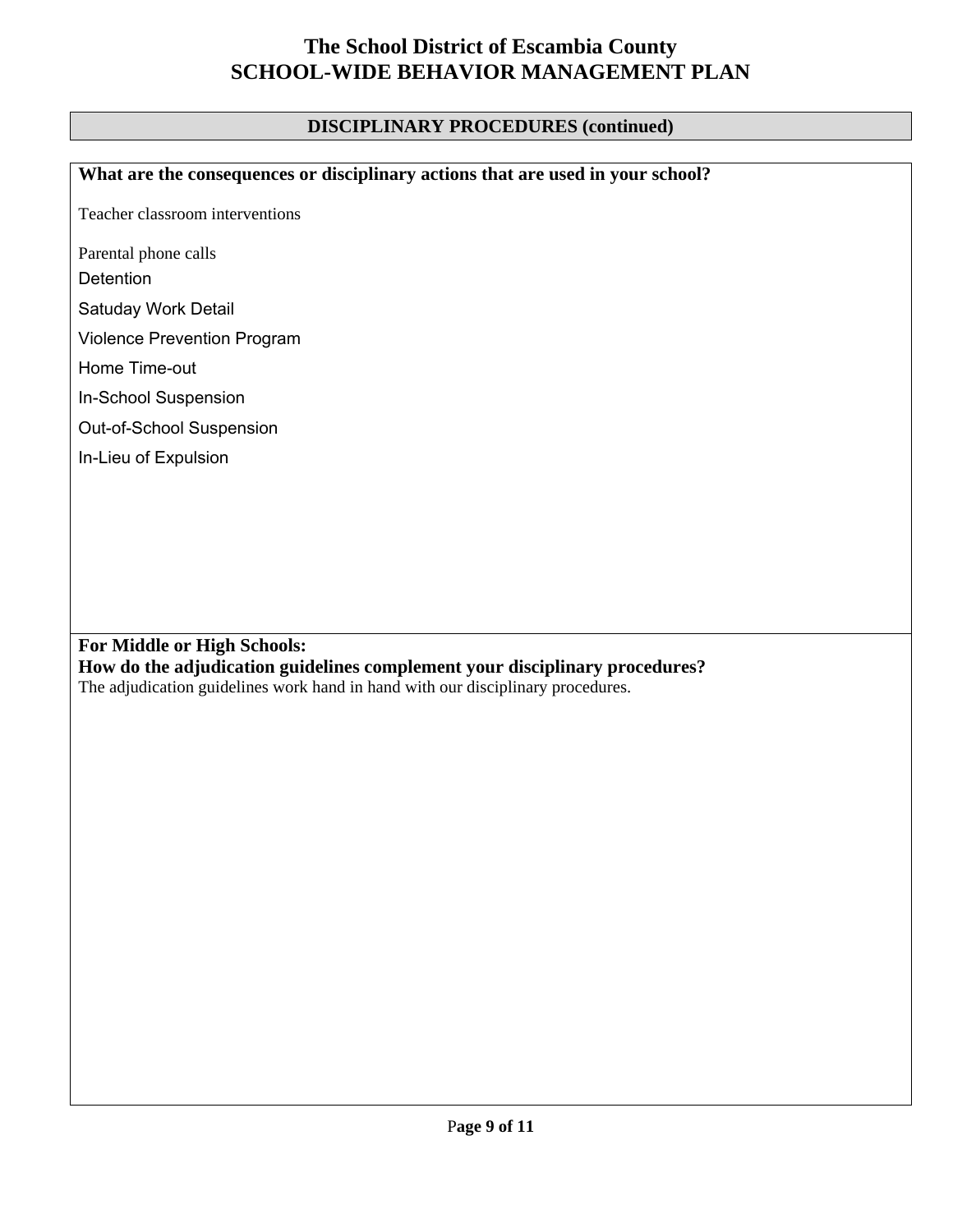#### **TRAINING AND IMPLEMENTATION**